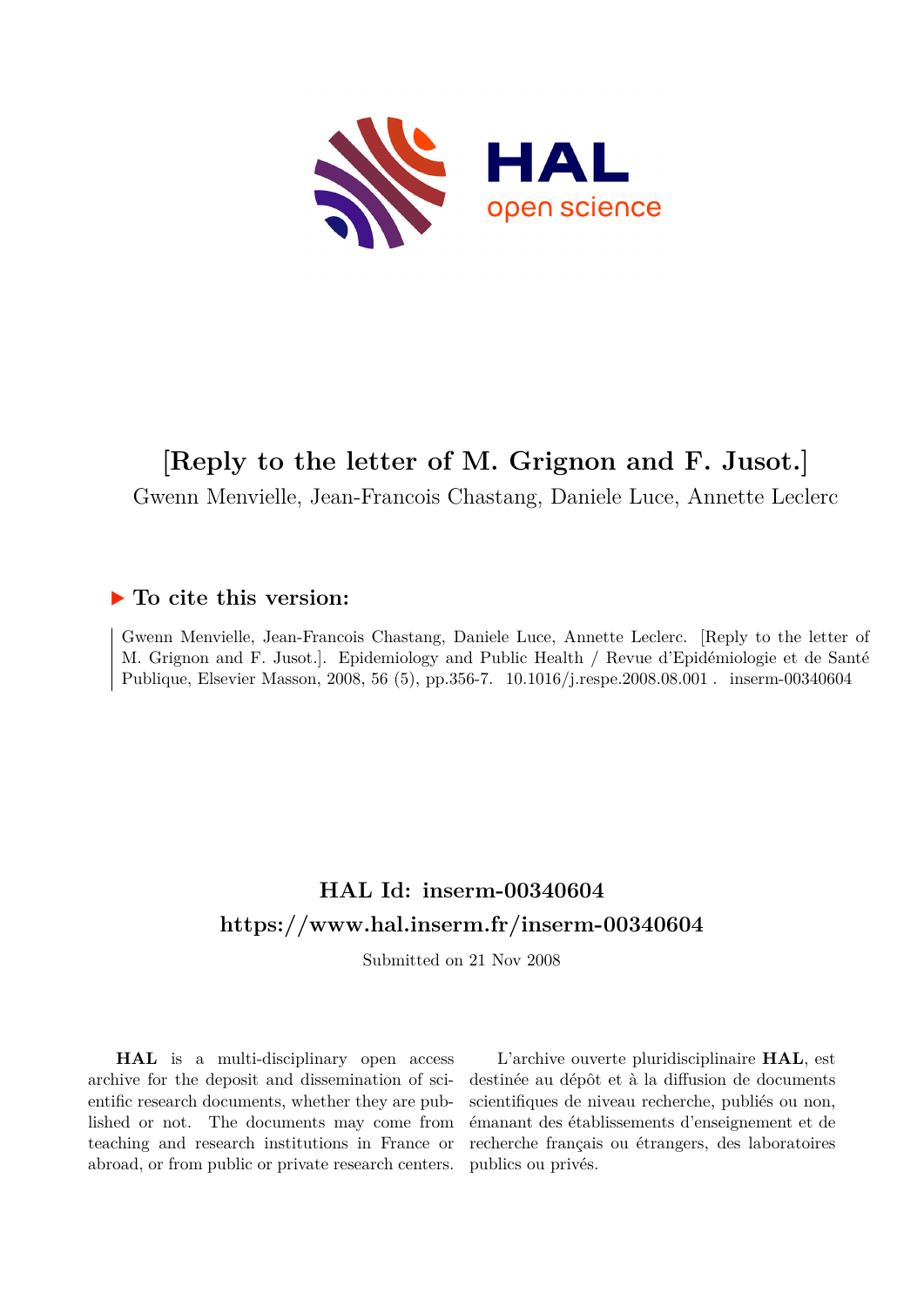Michel Grignon et Florence Jusot ont récemment proposé un commentaire sur notre article « Evolution temporelle des inégalités sociales de mortalité en France entre 1968 et 1996. Etude en fonction du niveau d'études par cause de décès » (1, 2). Il est toujours intéressant de confronter le point de vue de différentes disciplines ayant le même sujet d'étude, ici économie et épidémiologie. Nous souhaiterions toutefois discuter certains points développés dans leur commentaire.

Tout d'abord, M Grignon et F Jusot critiquent la présentation de risques relatifs appliqués à des catégories de diplôme pour différentes périodes, considérant qu' « ils sont dénués de toute signification » en raison de l'évolution de la distribution du niveau d'études au sein de la population au cours de la période de suivi. Nous sommes d'accord avec le fait que les risques relatifs ne permettent pas de conclure à une hausse des inégalités sociales de mortalité, et ce pour les raisons mentionnées dans le commentaire. C'est bien pour cela que nous avons calculé des indices relatifs d'inégalités, qui possèdent, comme le notent M Grignon et F Jusot, les propriétés nécessaires pour étudier l'évolution temporelle des inégalités sociales. Cependant, s'il est vrai que les risques relatifs ne doivent en effet pas être comparés entre périodes, ils ont bien du sens au sein de chaque période et permettent de quantifier les inégalités sociales de façon simple et claire, contrairement aux indices relatifs d'inégalités dont l'interprétation est plus complexe. Ainsi le risque de mortalité est 2.27 fois plus élevé parmi les hommes sans diplôme que chez les hommes diplômés du baccalauréat ou plus sur la période 1990-1996.

Les aspects en lien avec la survenue des maladies puis ceux associés au recours aux soins sont deux dimensions essentielles à prendre en compte dans l'étude des inégalités sociales de santé. Si M Grignon et F Jusot insistent sur le rôle du recours aux soins, ils n'évoquent pas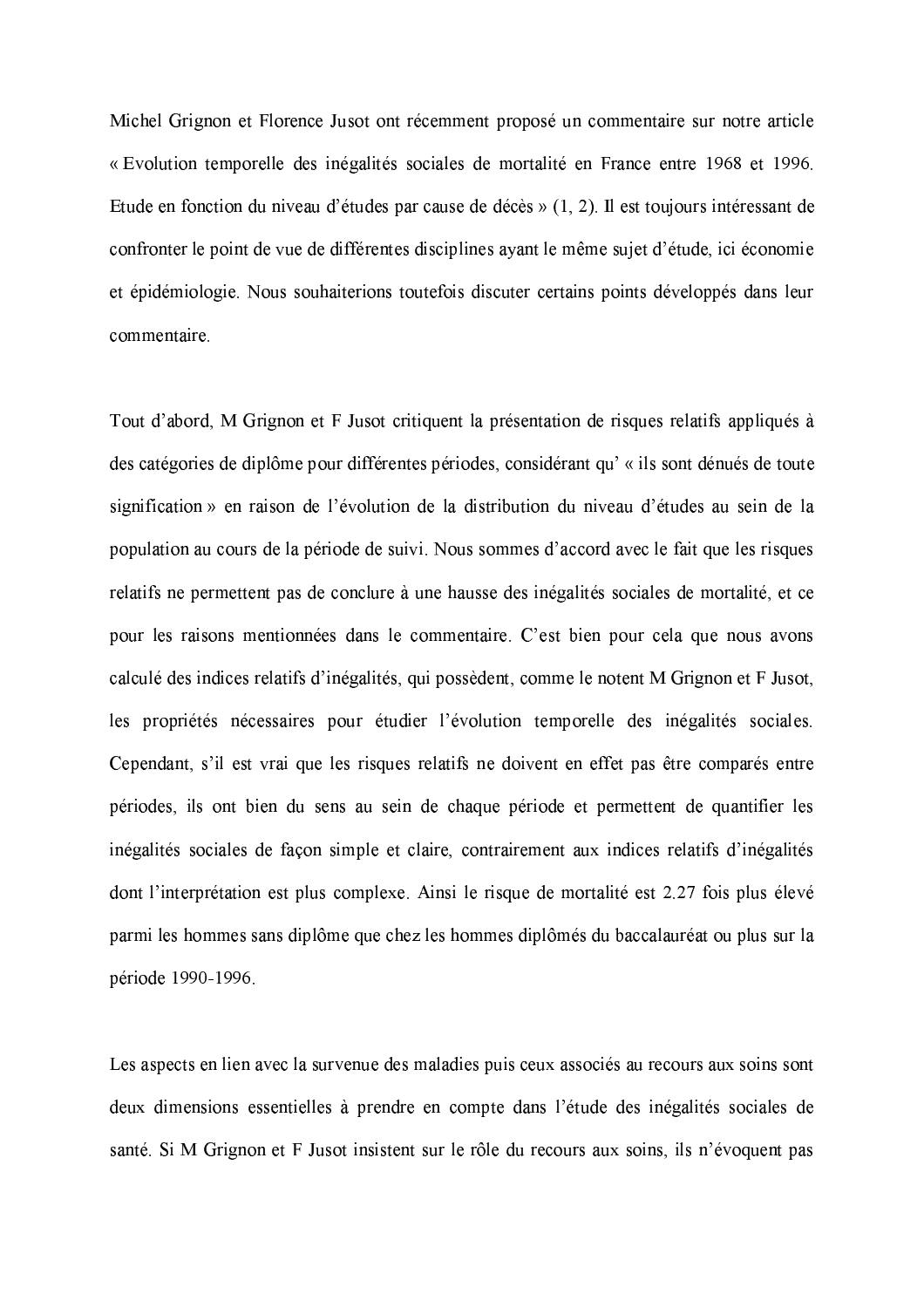celui des facteurs de risque, comme les comportements de santé ou les expositions environnementales. Ces aspects ne doivent cependant pas être négligés car il est possible de réduire les inégalités sociales de santé en agissant sur les facteurs de risque. Ainsi, des politiques de baisse de la consommation de tabac, axées spécifiquement vers les personnes ayant une situation sociale défavorisée, permettrait de réduire à la fois les taux d'incidence et les inégalités sociales pour de nombreuses pathologies, comme les maladies cardiovasculaires ou les cancers. Par ailleurs, agir sur les facteurs en lien avec la survenue des maladies est probablement pour certaines pathologies le seul moyen de lutter contre les inégalités sociales de santé, le système de soins jouant un rôle mineur. C'est le cas par exemple du cancer du poumon, première cause de mortalité par cancer chez les hommes en France (3), dont le pronostic est particulièrement sombre (taux de survie autour de 10% à 5 ans) (4).

Le choix de l'indicateur de santé mérite aussi d'être discuté. Les différentes dimensions de la santé ne sont pas équivalentes, et considérer tel indicateur de santé ou tel autre n'est pas sans conséquence dans l'étude des inégalités sociales de santé, principalement car les mécanismes en jeu dans la survenue et la persistance des problèmes de santé diffèrent selon la pathologie. En particulier, M Grignon et F Jusot évoquent la possibilité de travailler sur la santé autoévaluée. Si cet indicateur est un bon prédicteur de la mortalité, il a toutefois été montré que l'association entre mortalité et santé auto-évaluée variait selon la position sociale des individus. Les résultats à ce sujet sont contradictoires et demandent à être complétés, le pouvoir prédicteur de la santé auto-évaluée pour la mortalité étant meilleur pour les personnes ayant une situation sociale élevée ou faible selon les études (5). L'utilisation de la santé autoévaluée dans les études portant sur les inégalités sociales de santé doit donc se faire avec la plus grande prudence.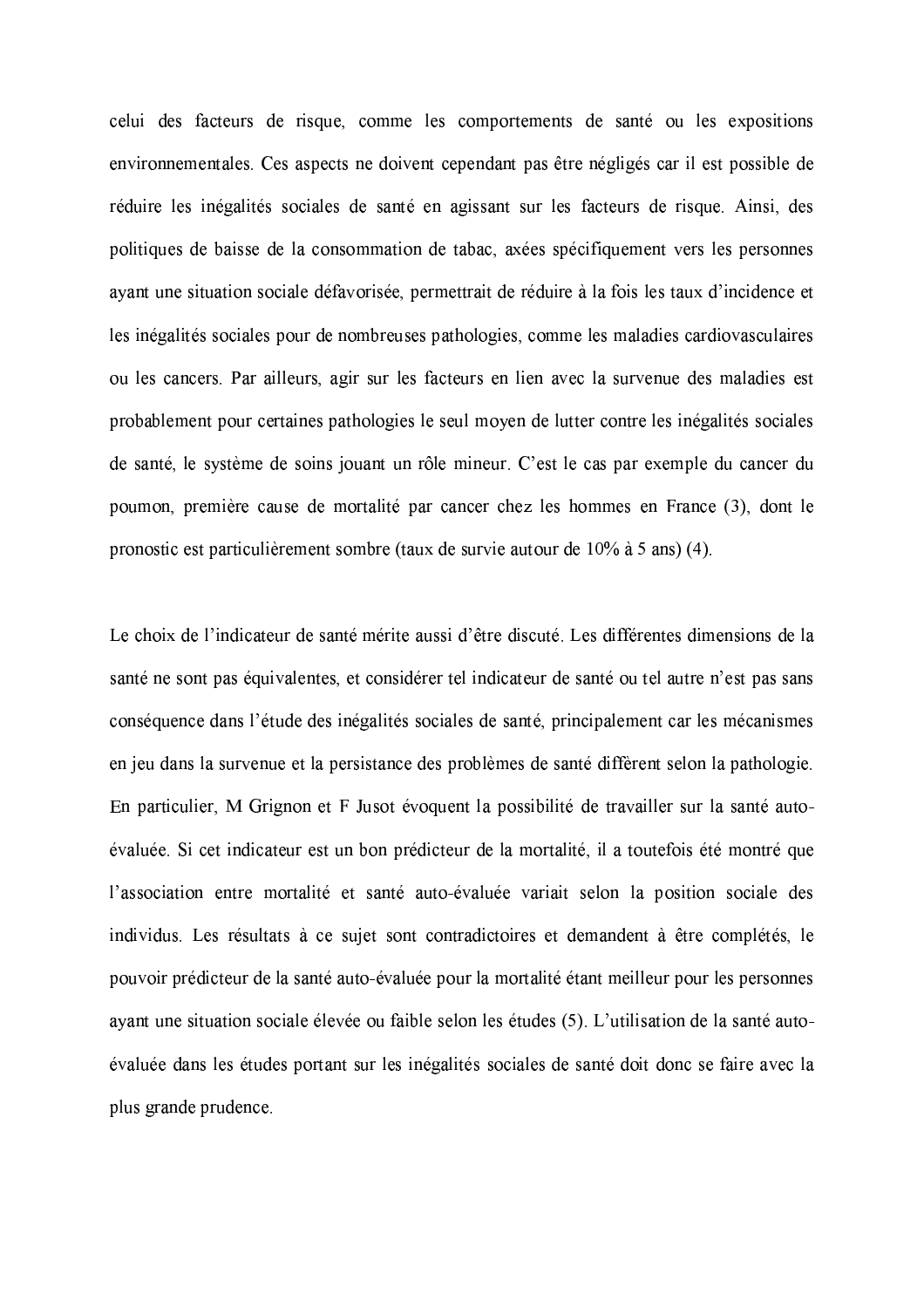Enfin, un point de discussion très important nous semble être celui relatif à la définition de la position sociale. Dans le commentaire, les auteurs admettent que c'est une notion difficile à définir et concluent que le revenu est l'indicateur le mieux adapté pour l'étude de l'évolution temporelle des inégalités sociales de mortalité. Ils déclinent ensuite leur argumentaire en distinguant position sociale, qui serait synonyme de revenu, et niveau d'études; et développent leur discours autour du triptique position sociale-niveau d'études-santé. Nous ne partageons pas cette analyse, en particulier cette opposition entre position sociale et niveau d'études.

La position sociale est une notion complexe. La littérature épidémiologique se base entre autres sur la définition de Weber (6) qui identifie trois dimensions les ressources économiques et la richesse matérielle; le statut social, représentant le prestige ou la place dans la communauté ; et le pouvoir politique. De nombreux indicateurs permettent de caractériser la position sociale. Il n'existe pas d'indicateur parfait, chaque indicateur permettant de rendre compte de certaines dimensions de la position sociale, mais aucun ne permettant d'appréhender toute la complexité de cette notion (7-10). Les indicateurs les plus fréquemment utilisés sont le niveau d'études, le revenu ou la catégorie socioprofessionnelle, tous les trois étant considérés par les épidémiologistes comme de bons indicateurs de la position sociale des individus. Il nous semble par ailleurs impossible de déterminer de facon universelle l'indicateur de situation sociale le plus pertinent. Le choix final ne doit pas tenir compte uniquement des aspects de faisabilité ; la dimension de santé considérée est aussi à prendre en compte. Il peut en particulier être légitime de considérer une position sociale « en amont », et non pas au moment de la maladie, à la fois pour éviter des problèmes liés à la sélection par la santé – la situation sociale au moment de la maladie pouvant être en partie liée à la maladie elle-même – mais aussi parce que c'est parfois la mesure la plus pertinente. Par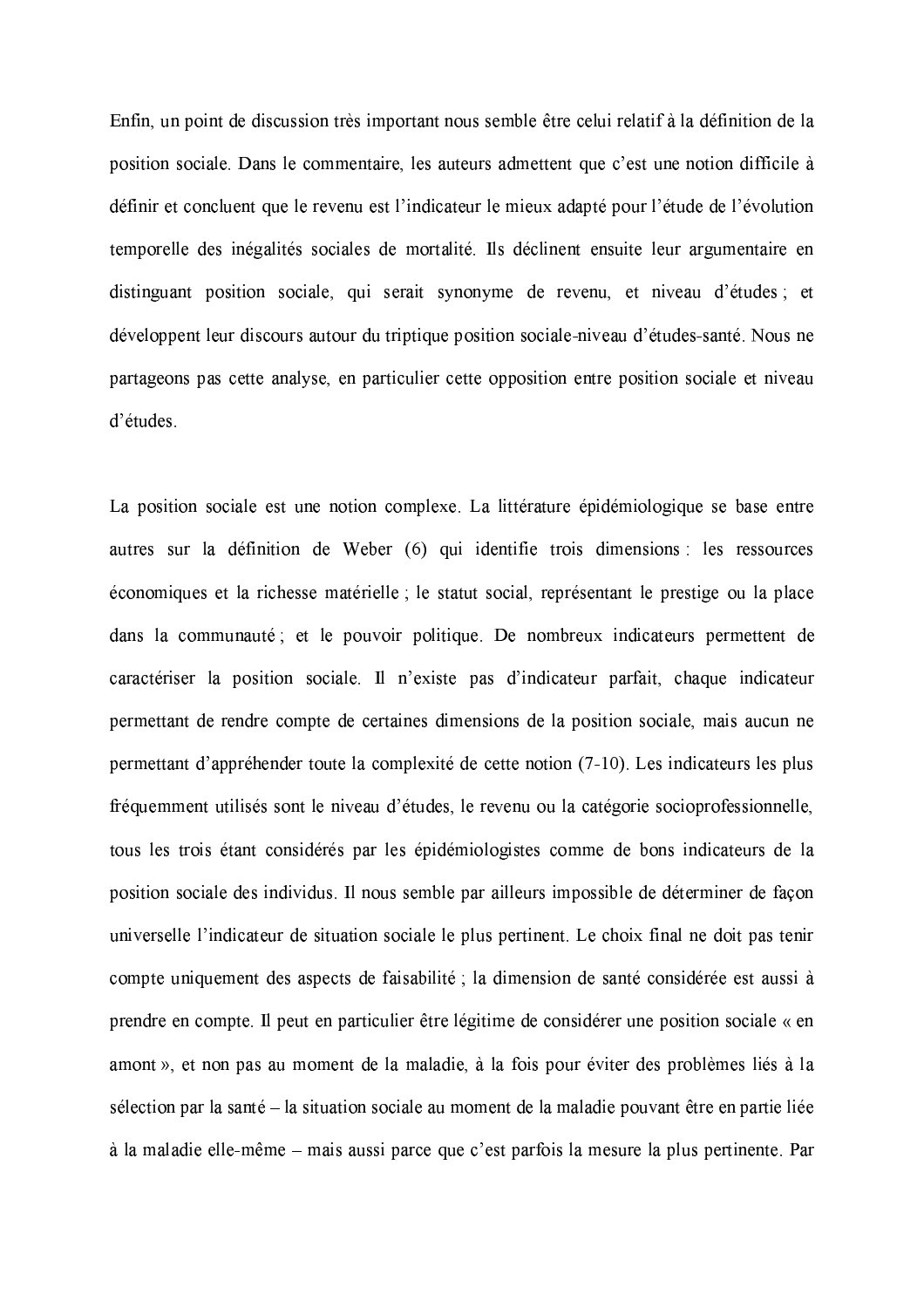exemple, un rôle indépendant et majeur du niveau d'études a été suggéré dans la survenue de la maladie d'Alzheimer (11, 12). A ce titre, le niveau d'études peut être plus adapté que la catégorie socioprofessionnelle ou le revenu au moment de la maladie. En conclusion, pour les épidémiologistes, il existe plusieurs indicateurs de position sociale, et il est important, voire indispensable, de caractériser les différences sociales de mortalité à l'aide de ces différents indicateurs pour mieux cerner ce problème complexe des inégalités sociales de santé et mieux en comprendre les mécanismes.

Au contraire, dans leur commentaire, M Grignon et F Jusot font une distinction entre position sociale et niveau d'études. Ils semblent être en mesure de définir « la » position sociale à l'aide d'un seul indicateur, le revenu. Le statut du diplôme par rapport à cette position sociale n'est pas totalement clair pour nous. Cette démarche semble toutefois laisser supposer qu'il existerait une sorte de hiérarchie entre les différents indicateurs de position sociale, certains étant meilleurs que d'autres pour rendre compte de cette notion. Comme expliqué précédemment, une telle approche est contraire aux concepts développés dans la littérature épidémiologique sur la mesure de la situation sociale (7-10)

L'épidémiologie et l'économie sont deux disciplines qui peuvent aborder un objet de recherche commun, ici les inégalités sociales de santé, avec des problématiques différentes. Mais il ne faut probablement pas donner trop de poids aux différences, car des approches similaires existent aussi. Ainsi, des travaux épidémiologiques se sont récemment intéressés au rendement direct du niveau d'études sur la santé, le rendement étant un concept économique (13). Il serait profitable à tous de mieux connaître la littérature issue de l'autre discipline, pour avoir un débat le plus constructif possible.